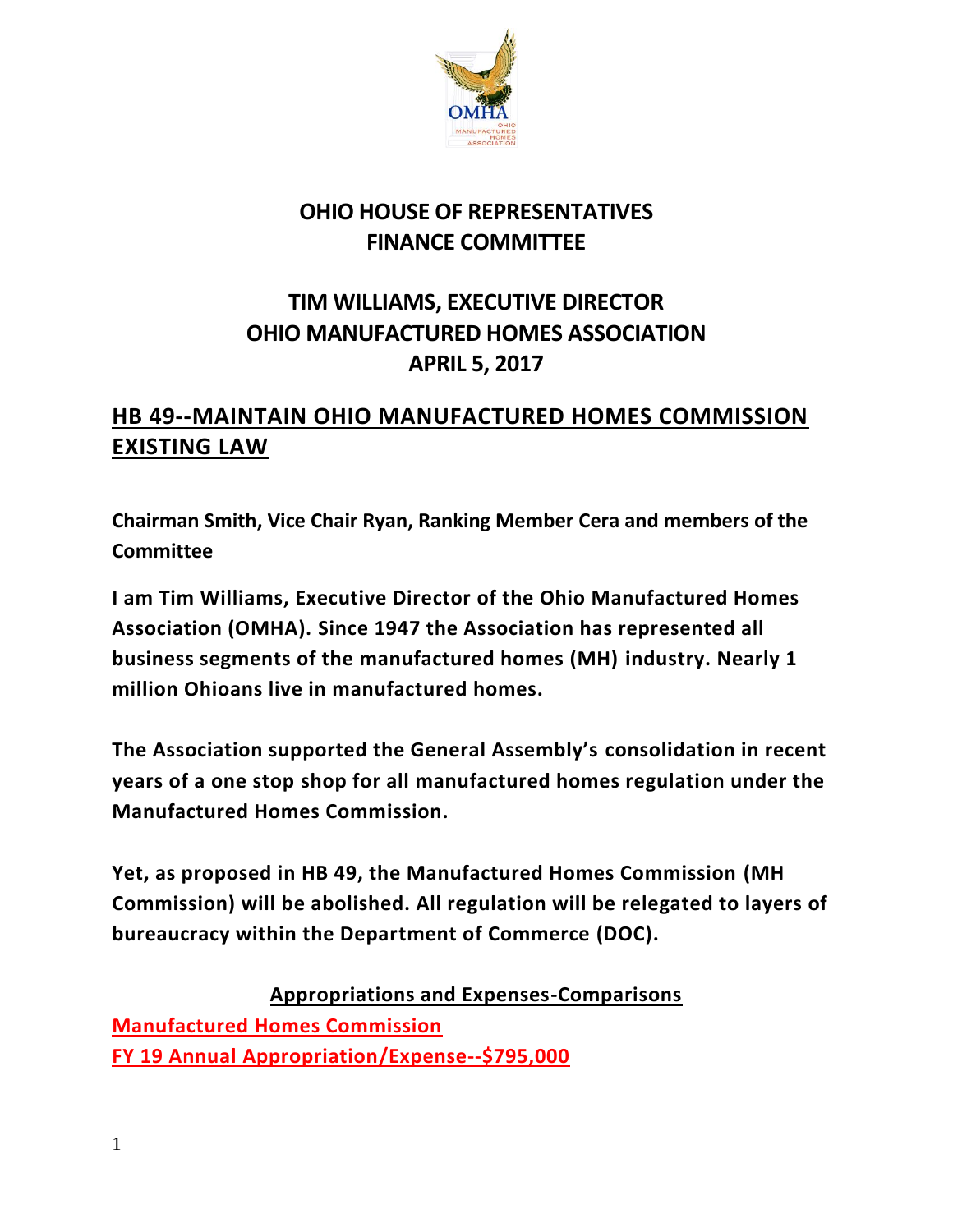

**The MH Commission's actual expenses in the last fiscal year were \$896,000 (25% less than Appropriation). The MH Commission indicated if it is retained they are requesting an Appropriation of \$795,000 for each fiscal year. The MH Commission is in Rulemaking to lower fees for homeowners and businesses by more than \$1 million (22%).**

**Department of Commerce Appropriation—FY 19- \$1,036,673 plus additional appropriation authority as needed.**

**By contrast, LSC's Red Book indicates the Department of Commerce (Estate & Industrial Compliance divisions) is asking for an Appropriation of \$1,036,673 for its first fiscal year (2019) to operate the same MH regulatory programs—that's nearly 25% above the MH Commission's projected expenses.**

**Even more concerning,** *(in lines 105124-105133)* **on page 3447 of HB 49, DOC is requesting additional Appropriation Authority by simply certifying the amount to OBM (with OBM approval). This amounts to a "blank check" for more money while bypassing the General Assembly's appropriation authority and circumvents the Controlling Board process.**

## **Inspections/Consumer Complaints-Comparisons**

**The Department of Commerce's previous legislative testimony (***March 8 and then again on March 22 before the Agriculture, Development & Natural Resources and State Government Agency Review subcommittees)* **indicated plans to cut inspections of home installations drastically by only doing "***periodic"* **inspections. Improper home installations account for 60% of home failures.**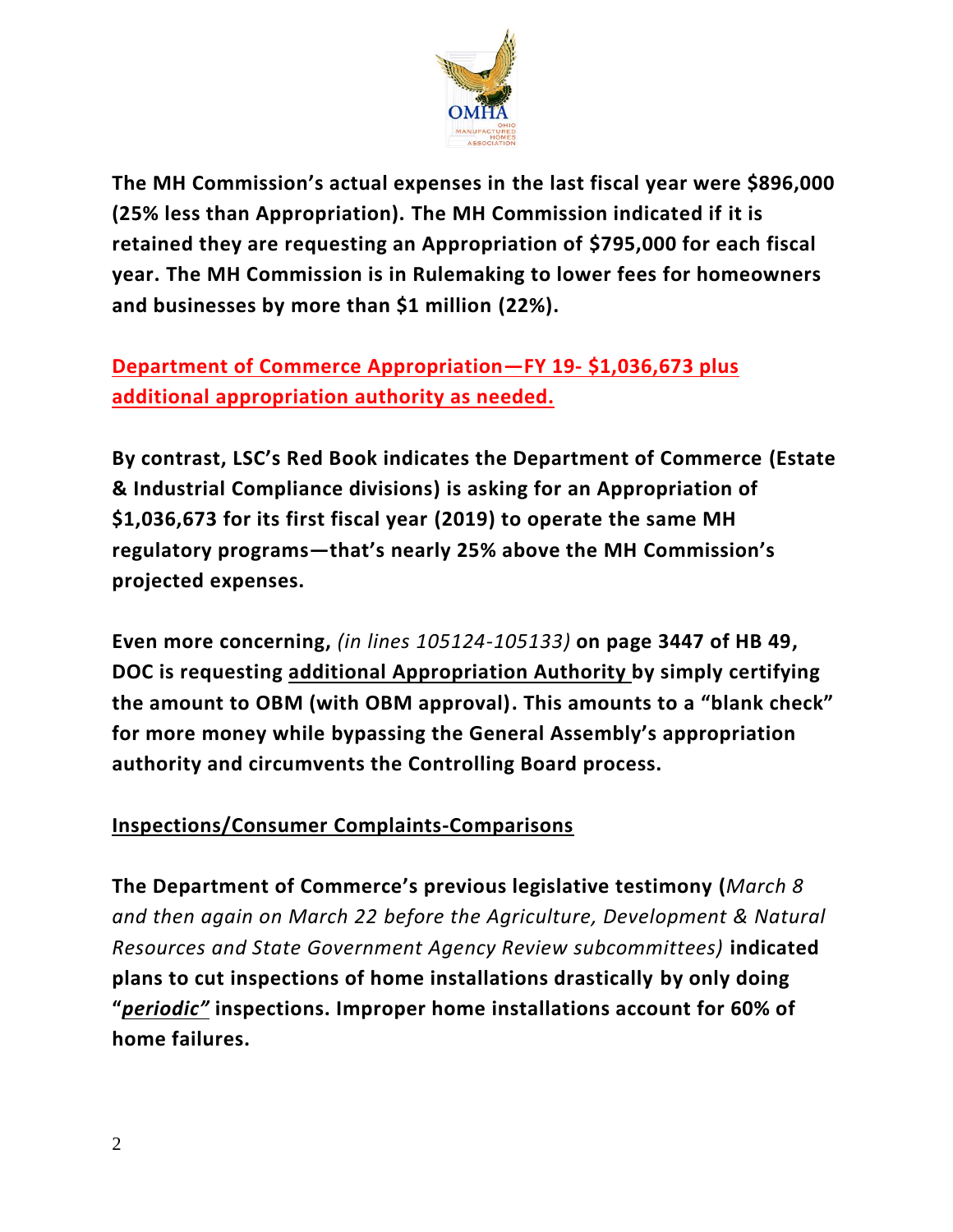

**By contrast, The MH Commission currently conducts 100% inspections of not just new but all used home installations ---some 9,000 inspections annually. Previous to the MH Commission, 500-800 annual installation complaints occurred due to** *"periodic"* **home inspections. Under the MH Commission there was only one improper installation complaint in the last three years.** 

**DOC also further indicated during last month's testimony they would only conduct** *a "portion"* **of manufactured home park annual license inspections. State law requires all 1,600 parks to have an annual license inspection.**

**During our testimony last month** *(Agriculture, Development & Natural Resources and State Government and Agency Review subcommittees)* **we questioned DOC's plans to drastically cut home and park inspections while asking for an appropriation of nearly 25% more** *(plus unlimited additional appropriation as they see fit after the state budget is enacted).***Subsequently, as a result of DOC's unfavorable comparison to the small but efficient Manufactured Homes Commission, I understand DOC now claims newly found savings. One has to be skeptical of DOC's new math.**

**Statements have been issued regarding fire safety of homes by the Ohio Fire Chiefs Association and the DOC and responsibility for water quality in parks by Ohio EPA. Coincidentally, none of these alleged concerns were ever raised until this past week as it relates to the operation of the Commission. A witness from our National Association will refute fire safety allegations in a few moments.** 

**As for water quality, Ohio EPA indicated the Commission has some responsibility for water quality standards and monitoring in manufactured**